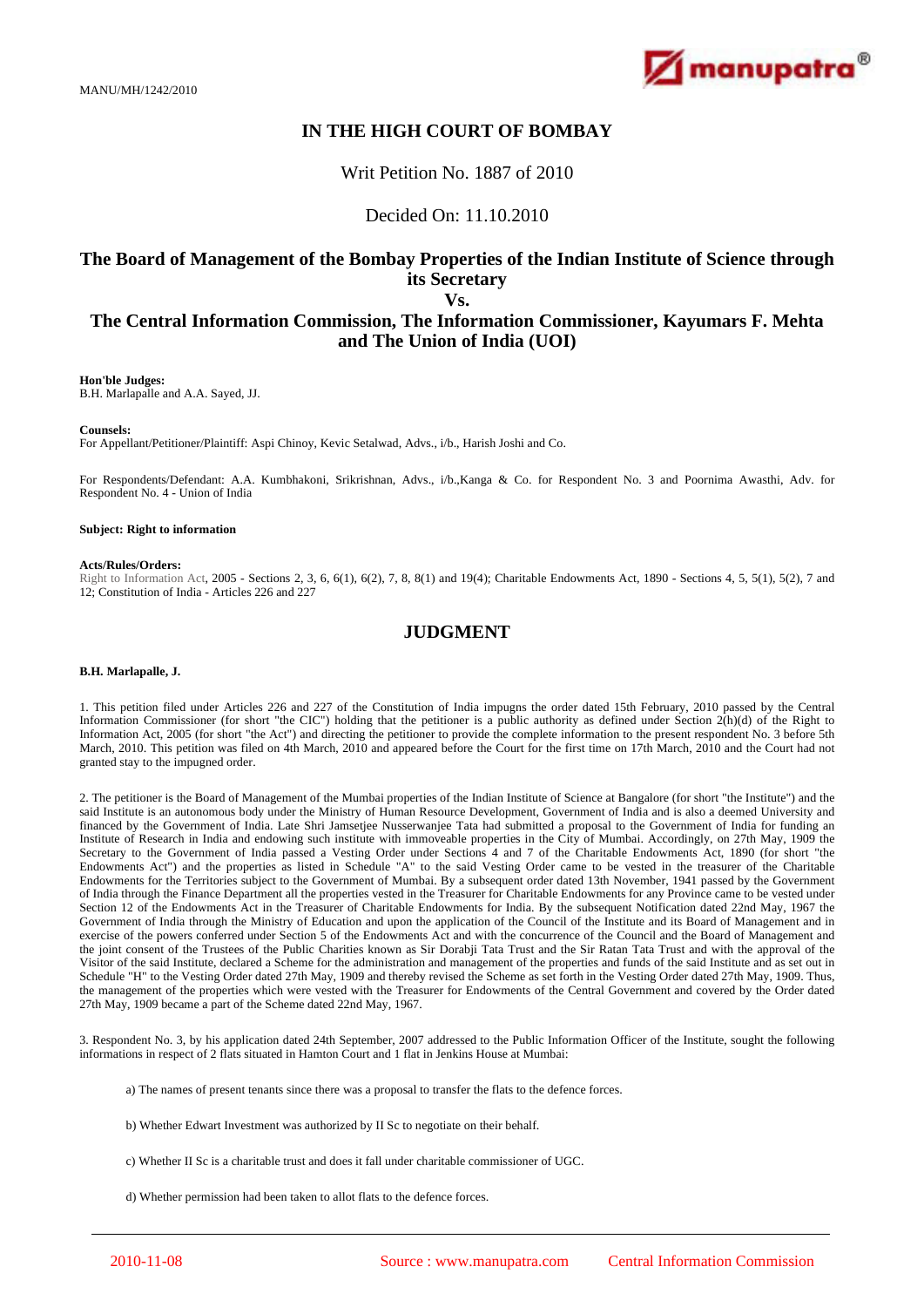

e) The total transaction since the market value of the flats were estimated to be around Rs. 5 crores.

f) The benefits to II Sc in the transfer of the flats.

g) Whether Edwart Investment control II Sc, Bangalore.

h) Act or legislation under which Edwart Investment has control over II Sc Bangalore.

- I) The person responsible for the loss of revenue.
- j) Whether any bids/offers were invited to determine market value of the flats.
- k) All the correspondence regarding between II Sc and Edwart Investment.

The Public Information Officer by his reply dated 28th November, 2007 rejected the said application. Respondent No. 3 filed an appeal before the First Appellate Authority at the Institute which was rejected and therefore an appeal was preferred before the CIC (Respondent No. 2). By his order dated 18th December, 2008 the CIC disposed off the appeal and held that the petitioner Board is a public authority and is covered by the Act. The petitioner Board was directed to reply the application on merits. Thereafter, the Public Information Officer of the Institute vide his order dated 22nd December, 2008 forwarded the said RTI application submitted by respondent No. 3 to the petitioner Board. It was further stated that if the Board so wished, it could deny the information but it would give reasons for such denial as per the provisions of the Act. On 16th January, 2009 the Secretary of the petitioner informed respondent No. 3 that the Board was not given an opportunity before the CIC and that the Board was not a public authority and performed respondent No. 3 that the Board was not given an opportunity befor even if it is held to be a public authority, the information sought by respondent No. 3 was personal in nature and therefore its disclosure would cause unwarranted invasion of privacy. Respondent No. 3 filed appeals on 21st February, 2009 and 23rd March, 2009 with the Board. Both the appeals were rejected by the orders dated 19th March, 2009 and 9th April, 2009 by informing respondent No. 3 that the Board was not a public authority under Section 2(h) of the Act. Thus, respondent No. 3 approached respondent No. 2 in the second round by filing a Second Appeal which has been decided by the impugned order. On 12th January, 2010 respondent No. 2 passed the first order and held that the petitioner Board is the public authority within the meaning of Section 2(h)(d) of the Act and on 15th February, 2010 it passed the second Order directing the Board to furnish the information as sought by respondent No. 3.

4. Mr. Chinoy, the learned Senior Counsel appearing for the petitioner, at the first instance submitted that the management of the subject property covered by the Vesting Order dated 27th May, 1909 remained with the petitioner Board and continues to remain so though it was vested with the Treasurer. It was further contended that the Board created by the Vesting Order of 27th May, 1909 cannot be termed to be a public authority as defined under Section 2(h)(d) of the Act and the reasoning set out by the impugned order in that regard is patently erroneous. It was contended that the properties under the management of the petitioner Board are not the properties of the Institute and though the Institute may be a public authority as defined under the Act, the petitioner Board cannot be covered within the ambit of the said term. As per Mr. Chinoy, the notification issued by the Government of India on 22nd May, 1967 cannot replace the Scheme as formulated by the Vesting Order dated 27th May, 1909. It was also urged that the properties have been vested with the Treasurer of Endowments, they continue to be under the management of the Board and two or more government officers being the members of the Board does not, that by itself, bring it within realm of a public authority as defined under Section 2(h)(d) of the Act.

5. Section 5 of the Endowments Act states that where a property is held or is to be applied in trust for charitable purpose, the appropriate Government may on application made and subject to the provisions of the Act, order by notification published in the Official Gazette, that the property be vested in the treasurer of Charitable Endowments on such terms as to the application of the property. Sub-Section (4) of the said Section states that an order of Vesting property shall not require or be deemed to require the Treasurer to administer it or impose or deemed to impose upon him the duty of a trustee with respect to the administration of the property. As per Section 5 of the Endowments Act, the appropriate Government has the power, with the concurrence of the person or persons making the application to settle a scheme for the administration of the property which has been vested in the Treasurer of Charitable Endowments. As per sub-Section 2 of Section 5 of the Endowments Act such a scheme made under Section 5(1) can be modified or can be substituted by another Scheme and under sub-Section (3), the Scheme settled, modified or substituted shall come into operation on a day to be appointed by the appropriate Government in that behalf and shall remain in force so long as the property to which it relates continues to be vested in the Treasurer of Charitable Endowments or until it is modified.

It is clear that the first order dated 27th May, 1909 was passed under Section 4 thereby vesting the properties in the Treasurer of Charitable Endowments for Bombay Province and attached thereto was a scheme formulated for the administration of the property under Section 5(1) of the Endowments Act. The property was subsequently vested in the Treasurer of Charitable Endowments, Government of India by the order of 13th November, 1941 and finally the Scheme of 27th May, 1909 has been substituted by the Scheme notified by the Union of India on 22nd May, 1967. It is, therefore, necessary to consider the Scheme of 22nd May, 1967 and not the scheme of 27th May, 1909 for deciding the issue as to whether the petitioner Board is a public authority.

6. The preamble of the Act states that democracy requires an informed citizenry and transparency of information which are vital to its functioning and also to contain corruption and to hold Governments and their instrumentalities accountable to the governed. For setting out the practical regime of right to information for citizens to secure access to information under the control of public authorities, in order to promote transparency and accountability in the working of every public authority, the constitution of a Central Information Commission and State Information Commissions and for matters connected thereto the Act has been framed and brought into force.

The definitions of certain terms as defined under Section 2 of the Act are as under:

(f) "information" means any material in any form, including records, documents, memos, e-mails, opinions, advices, press releases, circulars, orders, logbooks, contracts, reports, papers, samples, models, data material held in any electronic form and information relating to any private body which can be accessed by a public authority under any other law for the time being in force.

(h) "public authority" means any authority or body or institution of self-overnment established or constituted,-

(a) by or under the Constitution;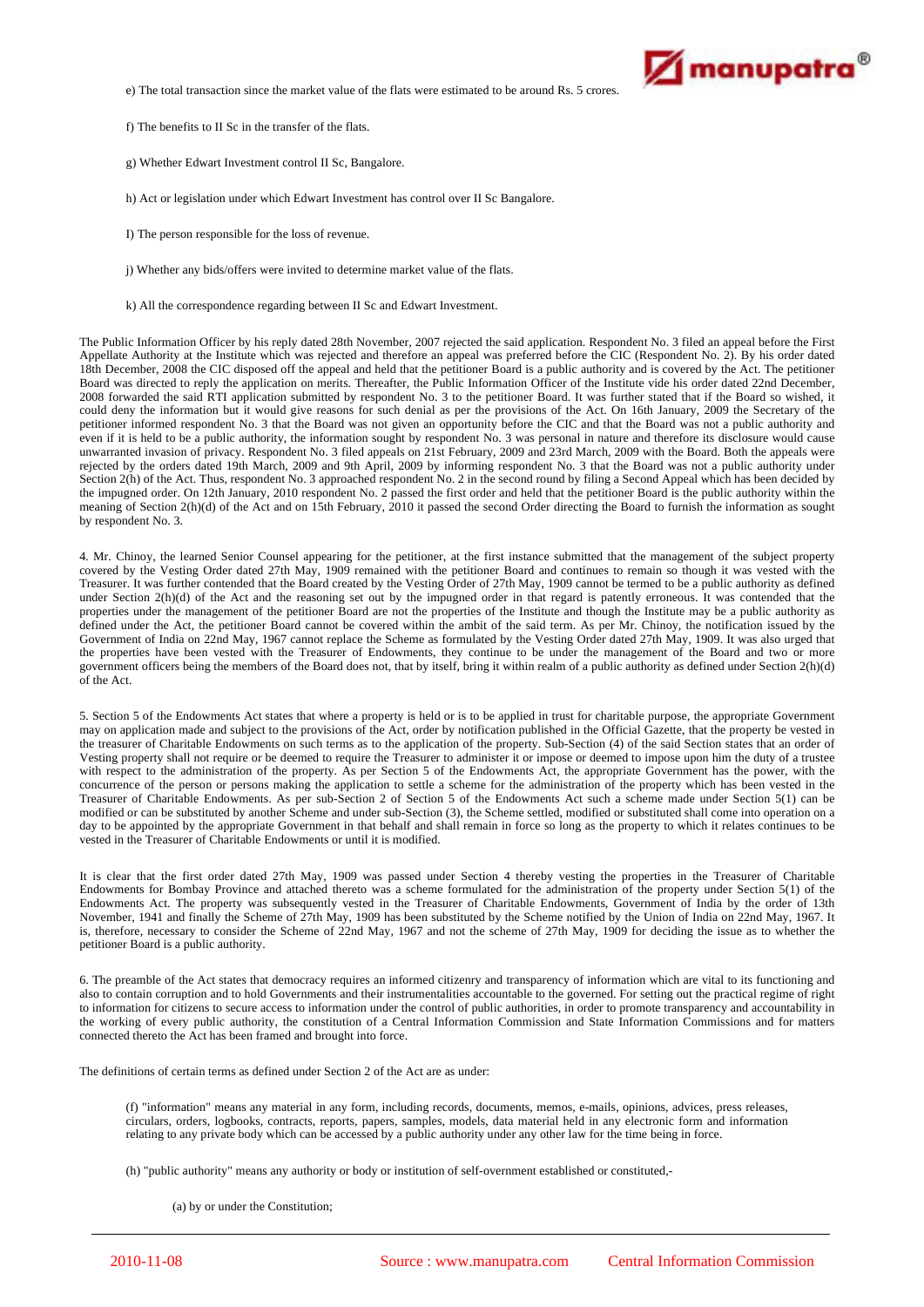

(b) by any other law made by Parliament;

(c) by any other law made by State Legislature;

(d) by notification issued or order made by the appropriate Government, and includes any

(i) body owned, controlled or substantially financed;

(ii) non-overnment Organisation substantially financed, directly or indirectly by funds provided by the appropriate Government;

#### (i) "record" includes-

(i) any document, manuscript and file;

(ii) any microfilm, microfiche and facsimile copy of a document;

(iii) any reproduction of image or images embodied in such microfilm (whether enlarged or not); and

(iv) any other material produced by a computer or any other device;

(j) "right to information" means the right to information accessible under this Act, which is held by or under the control of any public authority and includes the right to-

- (i) inspection of work, documents, records;
- (ii) taking notes, extracts, or certified copies of documents or records;
- (iii) taking certified samples of material;

(iv) obtaining information in the form of diskettes, floppies, tapes, video cassettes or in any other electronic mode or through printouts where such information is stored in a computer or in any other device;

7. As per Section 3 of the Act, subject to the provisions therein, all citizens shall have the right to information. Section 6(1) of the Act states that a person, who desires to obtain any information under the Act, shall make a request in writing or through electronic means specifying the particulars of the information sought by him/her. Sub-Section (2) of Section 6 of the Act states that an applicant making request for information shall not be required to give any reason for requesting the information or any other personal details except those that may be necessary for contacting him. It is thus clear that while entertaining an application for information made under the Act, the locus standi or the intention of the applicant cannot be questioned and is required to furnish all the information sought by him except what has been exempted under Section 8 therein.

8. The CIC has noted the arguments advanced by both the parties i.e. the petitioner and respondent No. 3 and has stated that the Vesting Order dated 27th May,1909 has been replaced by a new scheme published by the Notification dated 22nd May, 1967 by the Union of India and the said notification stipulated that the revised scheme came into effect from 22nd May, 1967 under Section 5 of the Endowments Act. Respondent No. 2 further noted that in para 2.1 of the said Scheme, the Board of Management has been constituted and two out of the 4 members of the Board are Government Officers and one is nominated by the Government of India and thus 3 of the 4 members of the Board owe their position on the Board by the nomination of the Government of India. It also noted that the Scheme notified on 22nd May, 1967 has established the petitioner Board and therefore it is a public authority under Section 2(h)(d) of the Act i.e. the Board has been established/constituted by a Notification issued by the Government of India. In our opinion, this reasoning of the CIC cannot be faulted with having regard to the Scheme notified on 22nd May, 1967, which has substituted the original vesting order dated 27th May, 1909.

9. The arguments advanced by Mr. Chinoy that the said scheme being contrary to the earlier scheme framed when the Vesting Order dated 27th May, 1909 was passed is unsustainable. The Notification dated 22nd May, 1967 clearly states that the Settlor had consented. It was with the joint consent of the Trustees of the Public Charities known as Sir Dorabji Tata Trust and the Sir Ratan Tata Trust. Clause 12.1 of the said Scheme deals with the Board of Management and it consists of the following members, namely:

(a) Collector of Bombay for the time being or such other officer as the Government of India may appoint;

(b) One representative of the Trustees for the time being of the public charity created by the late Sir Dorab Tata, known as the Sir Dorabji Tata Trust, and the Trustees for the time being of the public charity created by the late Sir Ratan Tata, known as the Sir Ratan Tata Trust;

- (c) One resident of Bombay to be nominated by the Government of India;
- (d) Director of the Indian Institute of Science, Bangalore (ex-officio) or his representative.

The powers of the Board of Management have been set out in Clause 12.2 of the Scheme. We, therefore, agree with the view taken by respondent No. 2 that the petitioner Board has been established/created by the Scheme framed under the Notification dated 22nd May, 1967 by the Government of India and it is a public authority, as defined under Section 2(h)(d) of the Act and thus the first part of the impugned order deserves to be confirmed.